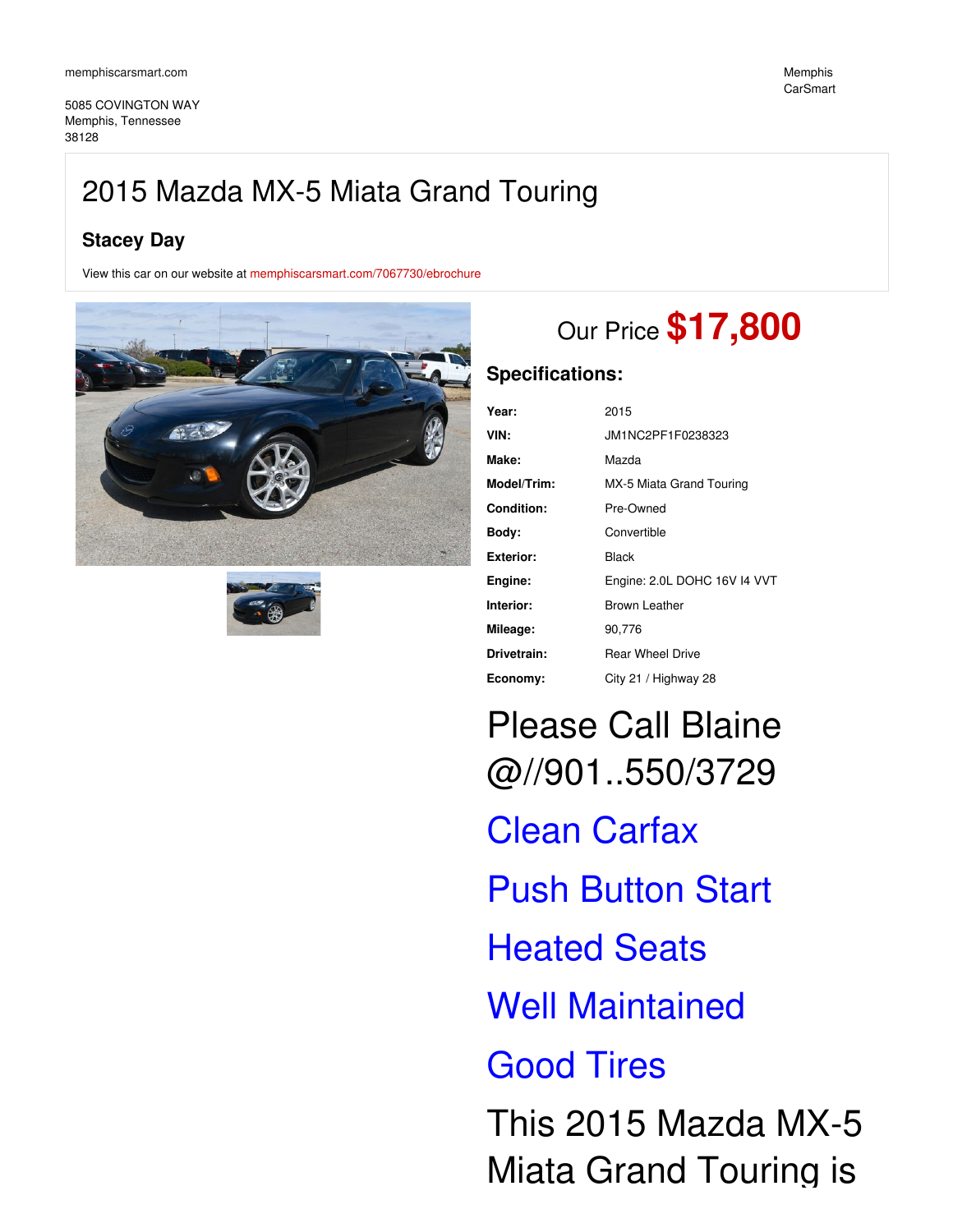in excellent condition. It comes from a non smoking owner and has been well maintained. This vehicle features an interior that has been professionally detailed.

Miata Grand Touring is

2015 Mazda MX-5 Miata Grand Touring Memphis CarSmart - - View this car on our website at [memphiscarsmart.com/7067730/ebrochure](https://memphiscarsmart.com/vehicle/7067730/2015-mazda-mx-5-miata-grand-touring-memphis-tennessee-38128/7067730/ebrochure)



#### 2015 Mazda MX-5 Miata Grand Touring

Memphis CarSmart - - View this car on our website at [memphiscarsmart.com/7067730/ebrochure](https://memphiscarsmart.com/vehicle/7067730/2015-mazda-mx-5-miata-grand-touring-memphis-tennessee-38128/7067730/ebrochure)

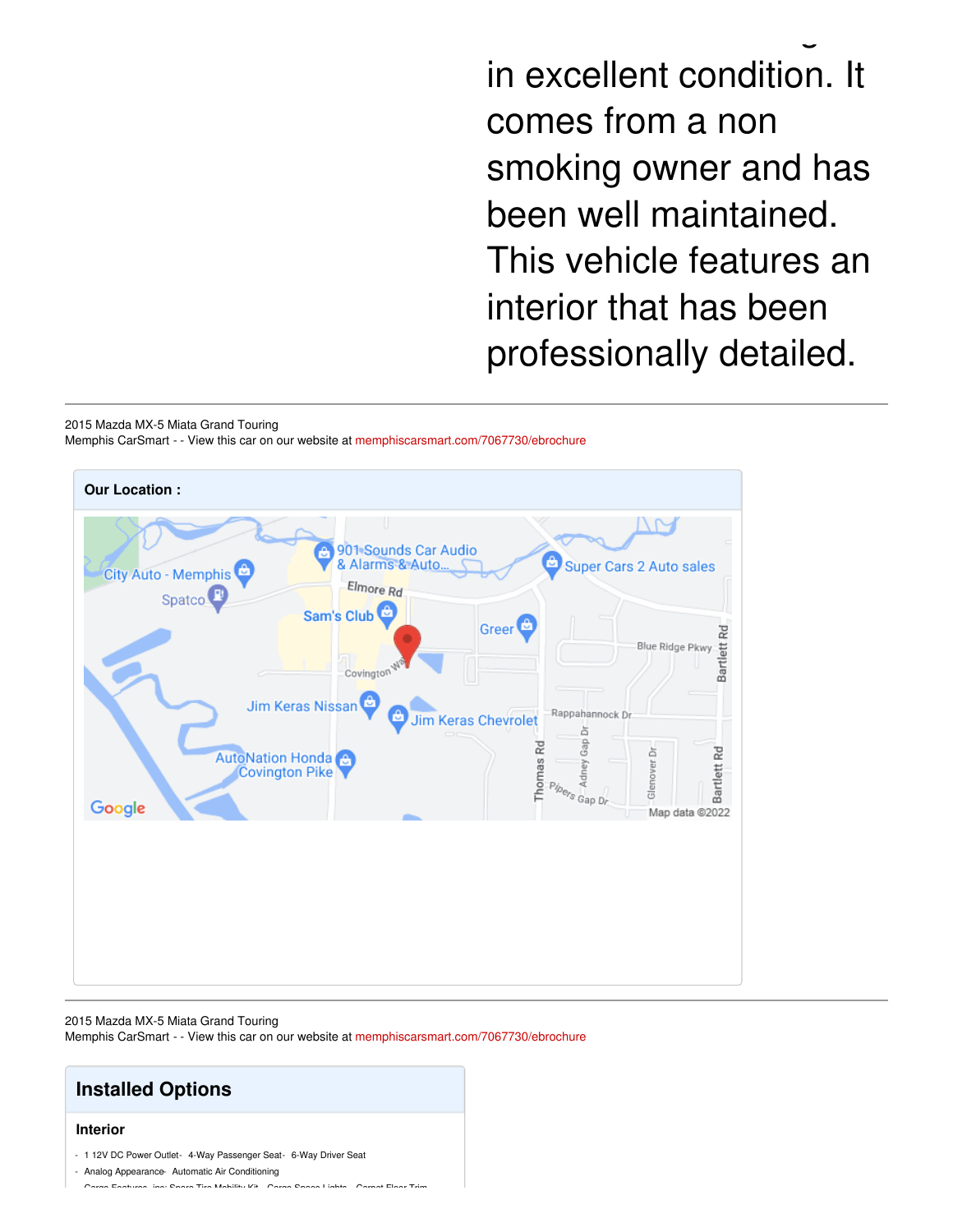- Cargo Features -inc: Spare Tire Mobility Kit- Cargo Space Lights- Carpet Floor Trim
- Cruise Control w/Steering Wheel Controls- Day-Night Auto-Dimming Rearview Mirror
- Driver And Passenger Visor Vanity Mirrors Driver Foot Rest- Engine Immobilizer
- FOB Controls -inc: Cargo Access and Windows- Front Center Armrest- Front Cupholder
- Full Carpet Floor Covering -inc: Carpet Front Floor Mats
- Full Floor Console w/Covered Storage and 1 12V DC Power Outlet
- Gauges -inc: Speedometer, Odometer, Oil Pressure, Engine Coolant Temp, Tachometer, Trip Odometer and Trip Computer
- HomeLink Garage Door Transmitter
- Instrument Panel Bin, Locking Interior Concealed Storage, Driver And Passenger Door Bins
- Interior Trim -inc: Piano Black Instrument Panel Insert and Metal-Look Interior Accents
- Leather Gear Shifter Material- Leather Upholstery- Leatherette Door Trim Insert
- Locking Glove Box- Manual Tilt Steering Column- Outside Temp Gauge
- Power 1st Row Windows w/Driver And Passenger 1-Touch Down Power Door Locks
- Reclining Front Heated Bucket Seats -inc: 5 heat settings, forward/back slide feature, driver's seat height adjuster, driver's seatback storage pocket and integrated headrests
- Regular Dome Lighting
- Remote Keyless Entry w/Integrated Key Transmitter, Illuminated Ignition Switch and Panic Button
- Remote Releases -Inc: Mechanical Cargo Access and Mechanical Fuel
- Seats w/Leatherette Back Material- Sport Leather/Metal-Look Steering Wheel
- Trip Computer

#### **Exterior**

- Black Grille w/Chrome Surround
- Black Side Windows Trim, Black Front Windshield Trim and Black Rear Window Trim
- Body-Colored Front Bumper- Body-Colored Power Side Mirrors w/Manual Folding
- Body-Colored Rear Bumper- Chrome Door Handles- Clearcoat Paint
- Fixed Interval Wipers- Fixed Rear Window w/Defroster- Front Fog Lamps
- Galvanized Steel/Aluminum/Composite Panels- Light Tinted Glass - Power Convertible Retractable Hard Top w/Lining, Glass Rear Window and Windblocker
- Fixed Wind Blocker - Projector Beam Halogen Headlamps- Spare Tire Mobility Kit
- Tires: P205/45R17 High Performance Summer -inc: Bridgestone
- Trunk Rear Cargo Access- Wheels: 17" x 7" Silver Aluminum Alloy

#### **Safety**

- 1 12V DC Power Outlet- 4-Way Passenger Seat- 6-Way Driver Seat
- Analog Appearance- Automatic Air Conditioning
- Cargo Features -inc: Spare Tire Mobility Kit- Cargo Space Lights- Carpet Floor Trim
- Cruise Control w/Steering Wheel Controls- Day-Night Auto-Dimming Rearview Mirror
- Driver And Passenger Visor Vanity Mirrors Driver Foot Rest- Engine Immobilizer
- FOB Controls -inc: Cargo Access and Windows- Front Center Armrest- Front Cupholder
- Full Carpet Floor Covering -inc: Carpet Front Floor Mats
- Full Floor Console w/Covered Storage and 1 12V DC Power Outlet
- Gauges -inc: Speedometer, Odometer, Oil Pressure, Engine Coolant Temp, Tachometer, Trip Odometer and Trip Computer
- HomeLink Garage Door Transmitter
- Instrument Panel Bin, Locking Interior Concealed Storage, Driver And Passenger Door Bins
- Interior Trim -inc: Piano Black Instrument Panel Insert and Metal-Look Interior Accents
- Leather Gear Shifter Material- Leather Upholstery- Leatherette Door Trim Insert
- Locking Glove Box- Manual Tilt Steering Column- Outside Temp Gauge
- Power 1st Row Windows w/Driver And Passenger 1-Touch Down Power Door Locks
- Reclining Front Heated Bucket Seats -inc: 5 heat settings, forward/back slide feature, driver's seat height adjuster, driver's seatback storage pocket and integrated headrests
- Regular Dome Lighting
- Remote Keyless Entry w/Integrated Key Transmitter, Illuminated Ignition Switch and Panic Button
- Remote Releases -Inc: Mechanical Cargo Access and Mechanical Fuel
- Seats w/Leatherette Back Material- Sport Leather/Metal-Look Steering Wheel
- Trip Computer

#### **Mechanical**

- 100 Amp Alternator- 12.7 Gal. Fuel Tank- 32-Amp/Hr 325CCA Maintenance-Free Battery
- 4-Wheel Disc Brakes w/4-Wheel ABS and Front Vented Discs 4.10 Axle Ratio
- Double Wishbone Front Suspension w/Coil Springs- Engine Oil Cooler
- Engine: 2.0L DOHC 16V I4 VVT- Front And Rear Anti-Roll Bars
- Gas-Pressurized Shock Absorbers- Hydraulic Power-Assist Speed-Sensing Steering
- Multi-Link Rear Suspension w/Coil Springs
- Quasi-Dual Stainless Steel Exhaust w/Chrome Tailpipe Finisher- Rear-Wheel Drive
- Transmission: Electronic 6-Speed Sport Automatic -inc: steering-wheel mounted manual shift paddles